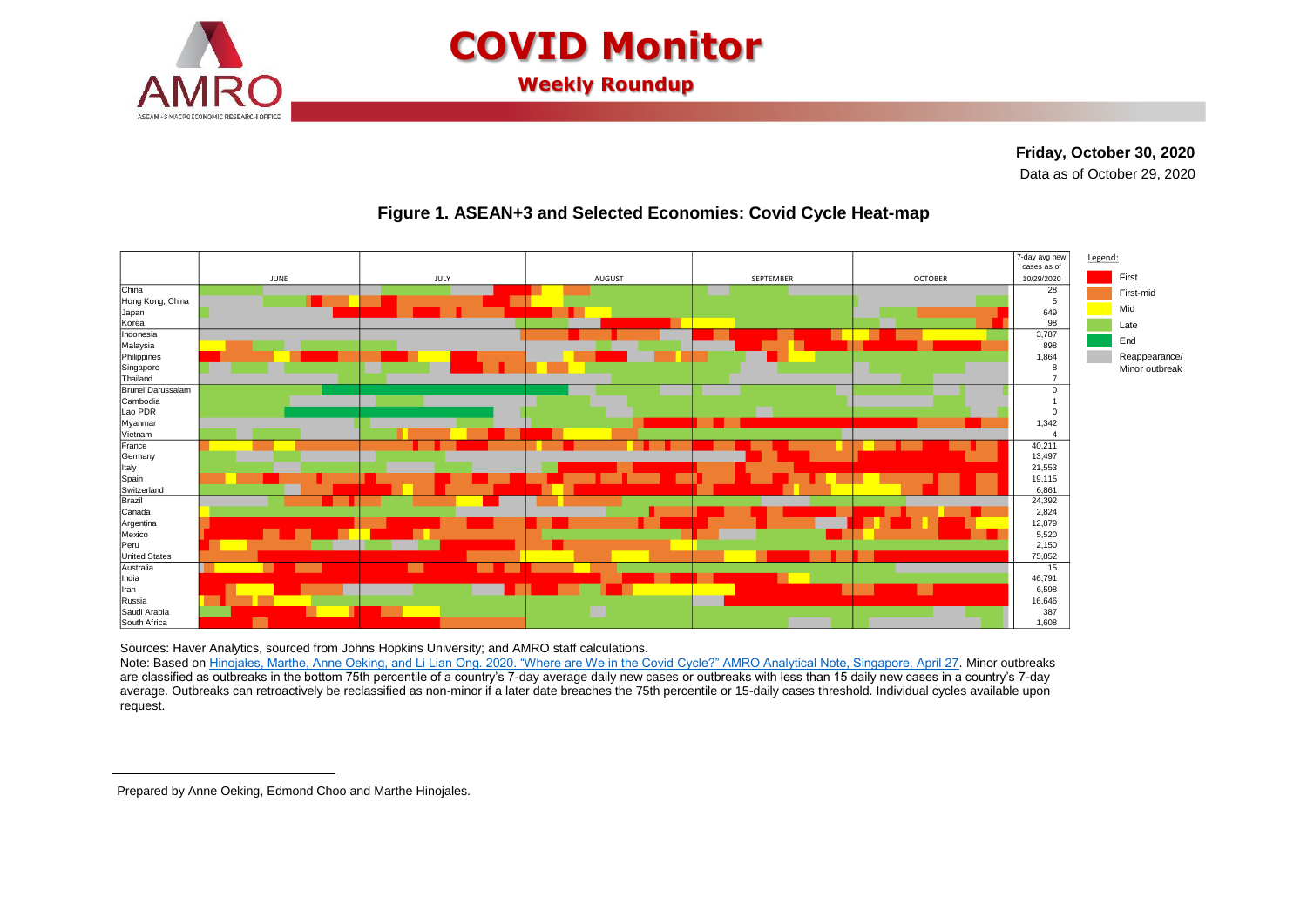

#### **Figure 2. US States: Covid Cycle Heat-map**

Sources: Haver Analytics, sourced from Johns Hopkins University; and AMRO staff calculations.

Note: Based o[n Hinojales, Marthe, Anne Oeking, and Li Lian Ong. 2020. "Where are We in the Covid Cycle?" AMRO Analytical](https://www.amro-asia.org/where-are-we-in-the-covid-cycle/) Note, [Singapore, April 27](https://www.amro-asia.org/where-are-we-in-the-covid-cycle/) an[d Hinojales, Marthe, Anne Oeking, and Li Lian Ong. 2020. "The Covid Conundrum: Reopening in a Truly](https://www.amro-asia.org/the-covid-conundrum-reopening-in-a-truly-global-pandemic/)  [Global Pandemic" AMRO Analytical Note, Singapore, May 12.](https://www.amro-asia.org/the-covid-conundrum-reopening-in-a-truly-global-pandemic/) Minor outbreaks are classified as outbreaks in the bottom 75th percentile of a country's 7-day average daily new cases. Outbreaks can retroactively be reclassified as non-minor if a later date breaches the 75<sup>th</sup> percentile threshold. Recovery data for California, Florida, Georgia, Illinois, Missouri, Washington, and New York City is not reported, thus estimated using the US-wide recovery rate.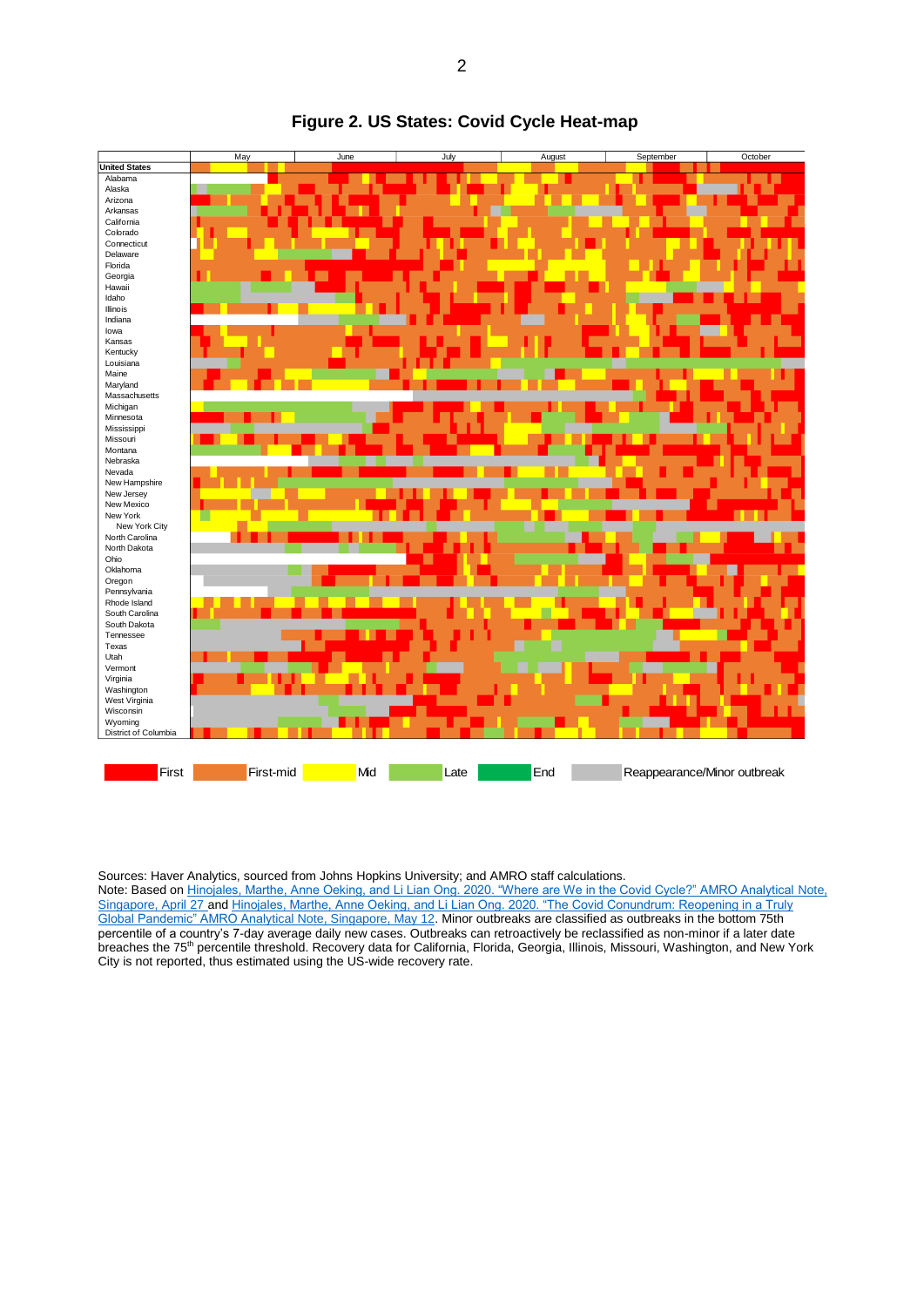

#### **Figure 3. ASEAN+3 and Selected Economies: Capacity of the Healthcare System during COVID-19** (Measured by the number of hospital beds to active cases)

Sources: Haver Analytics, sourced from Johns Hopkins University; World Health Organization; and AMRO staff calculations.

Note:  $t = 0$  refers to the value on February 1, 2020. Where unavailable,  $t = 0$  refers to the date when the data series for each economy begins. The comparison is relative to each economy's own historical ratios, and does not take into account the quality of healthcare. The greener the heatmap, the greater the capacity of the economy's healthcare system compared to its past capacity; the redder, the weaker the capacity.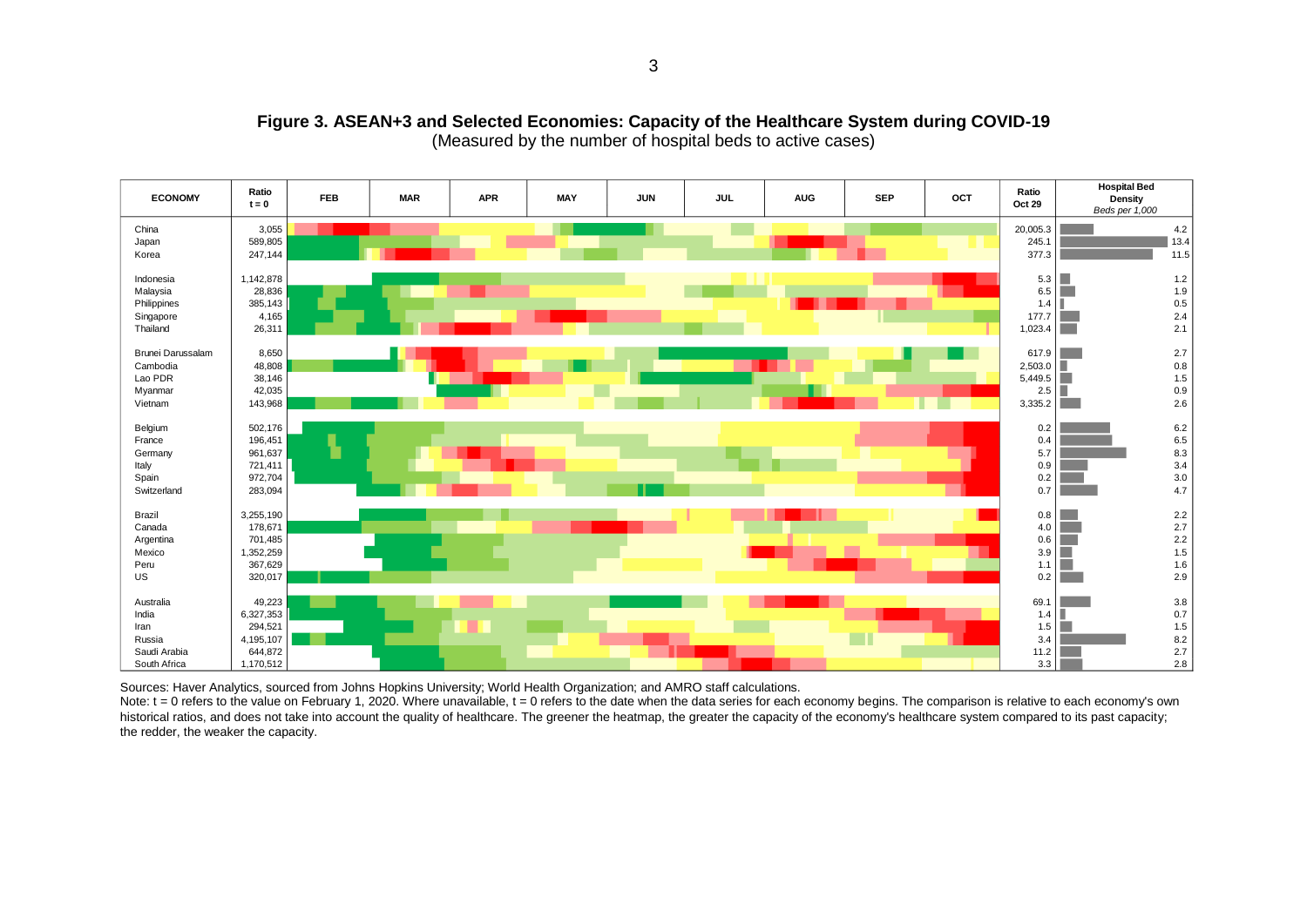

**Figure 4. Selected Economies: Daily Confirmed Cases**

Note: For Singapore, the majority of the new confirmed cases belongs to work permit holders residing in dormitories. For the past one week (October 23 – 29), the proportion of this group of cases took up 7.5% of the total new cases.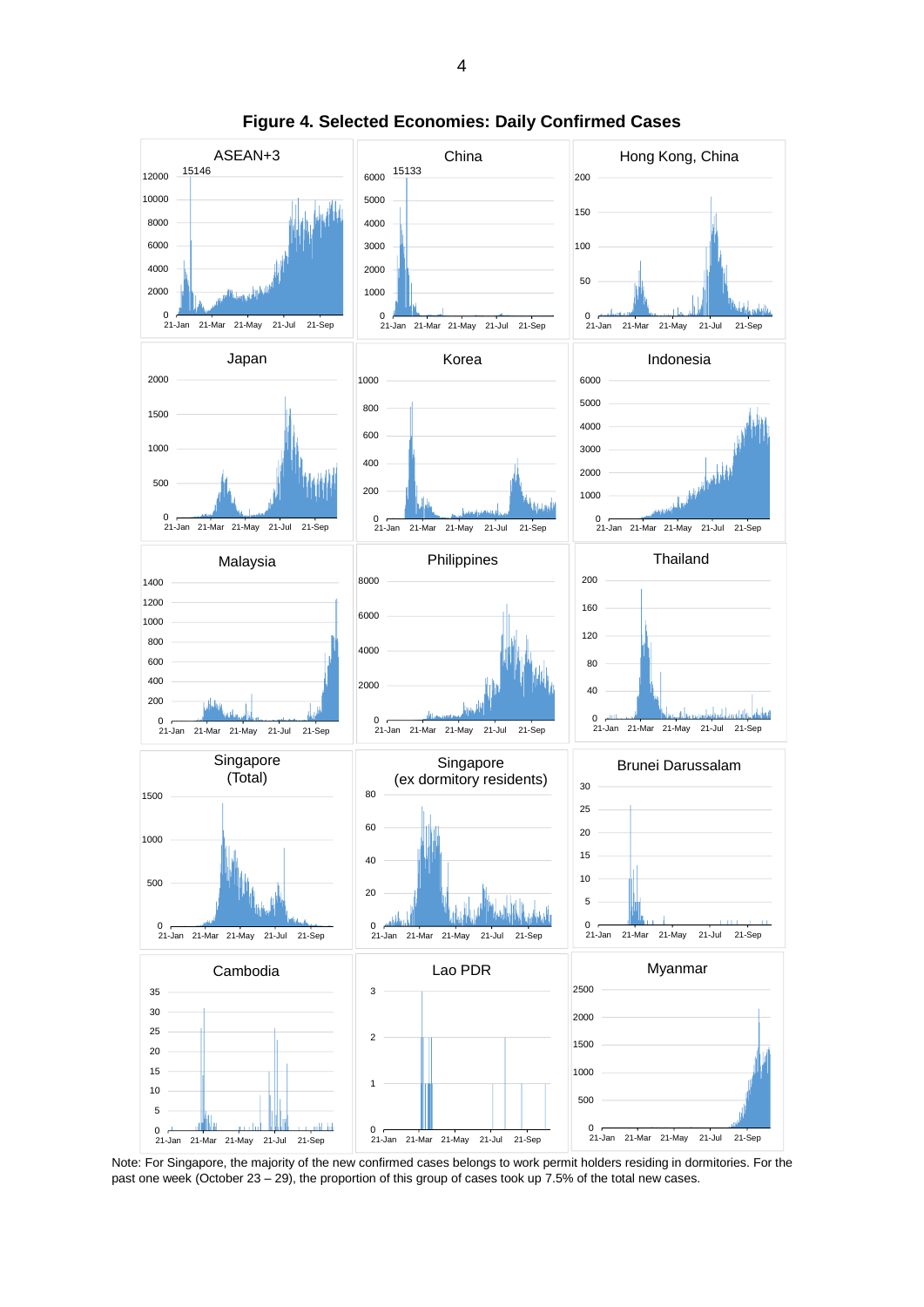

**Figure 4. Selected Economies: Daily Confirmed Cases** (Cont'd)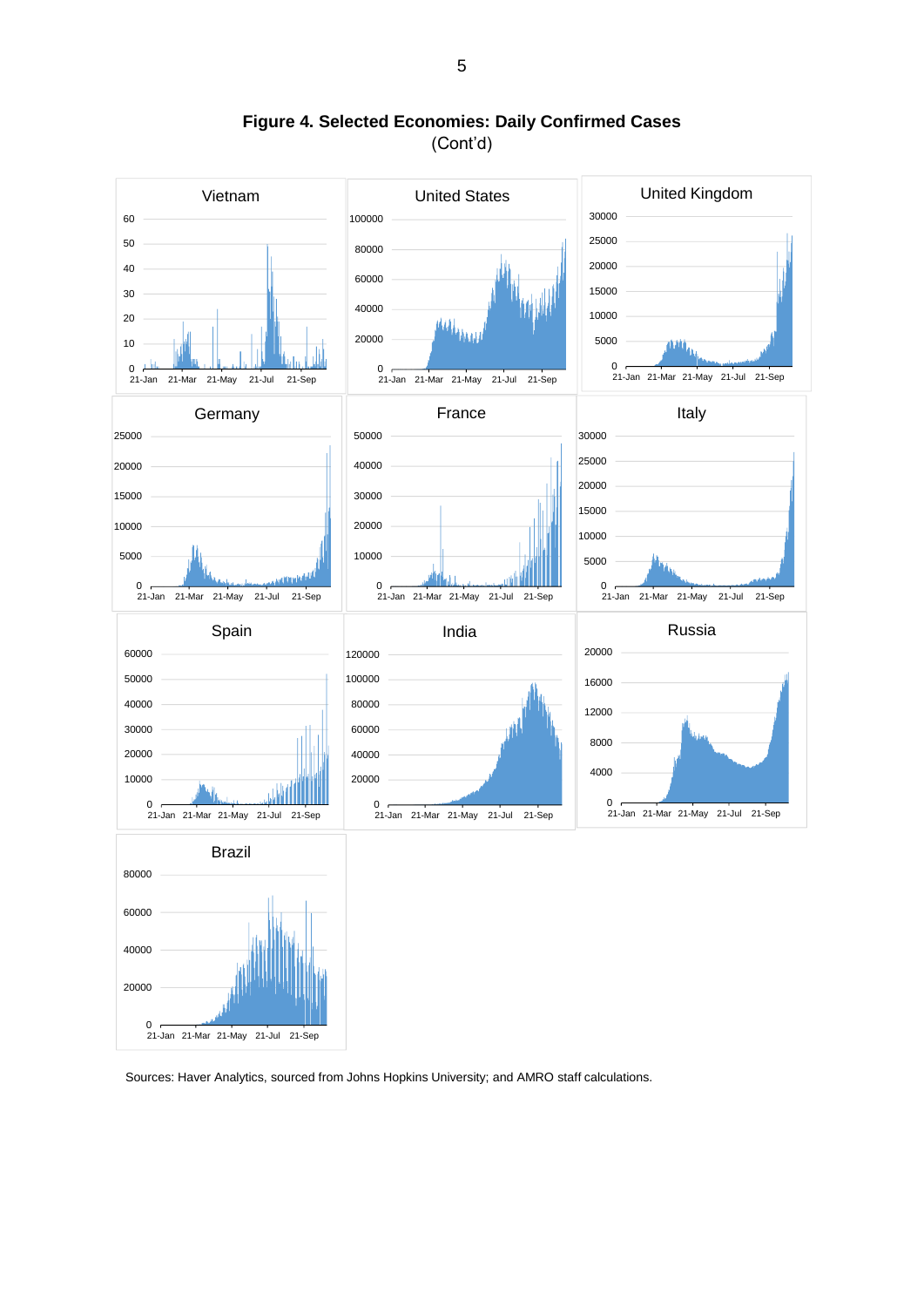

**Figure 5. Selected Economies: Daily Confirmed Deaths**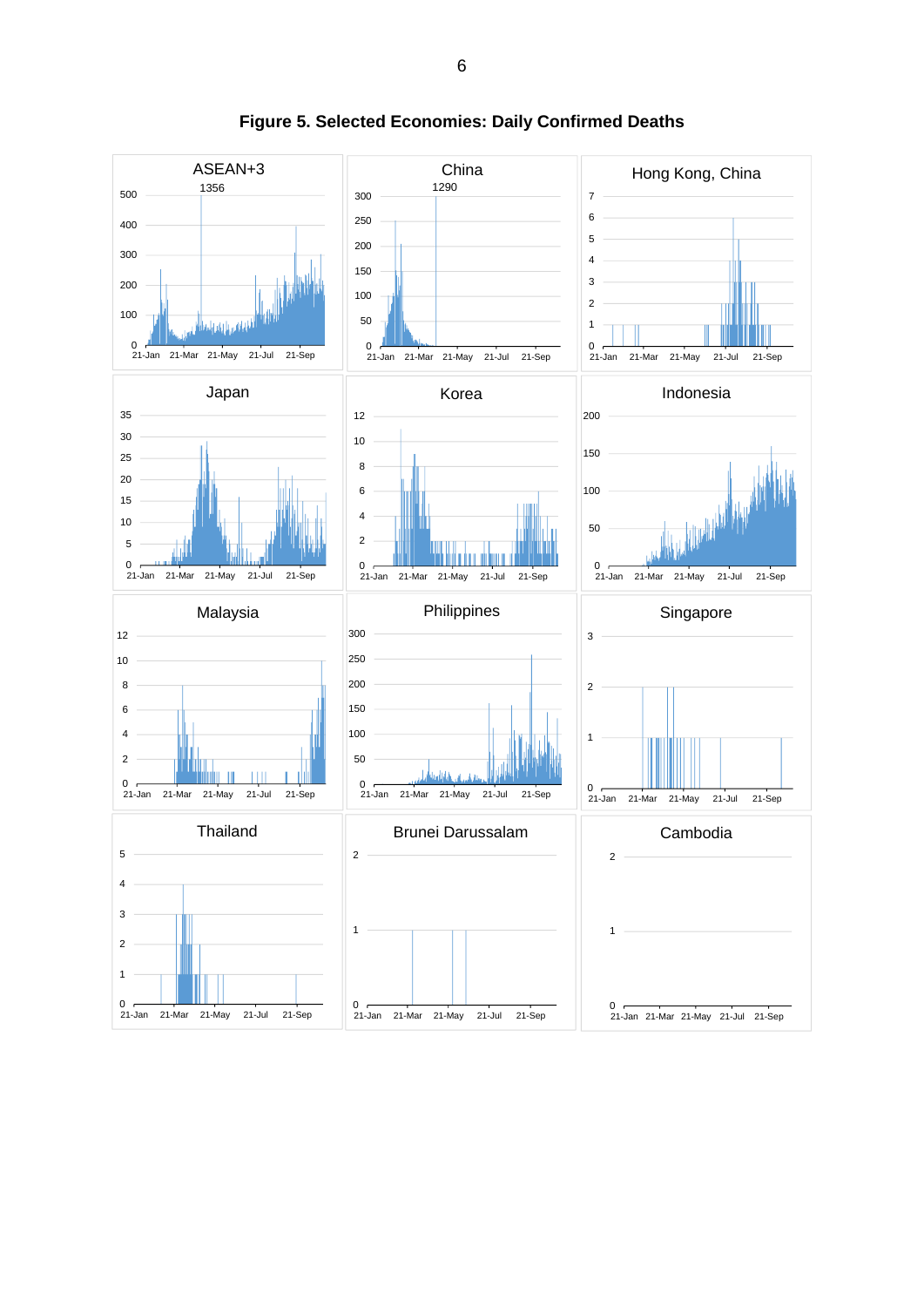

**Figure 5. Selected Economies: Daily Confirmed Deaths** (Cont'd)

Sources: Haver Analytics, sourced from Johns Hopkins University; and AMRO staff calculations.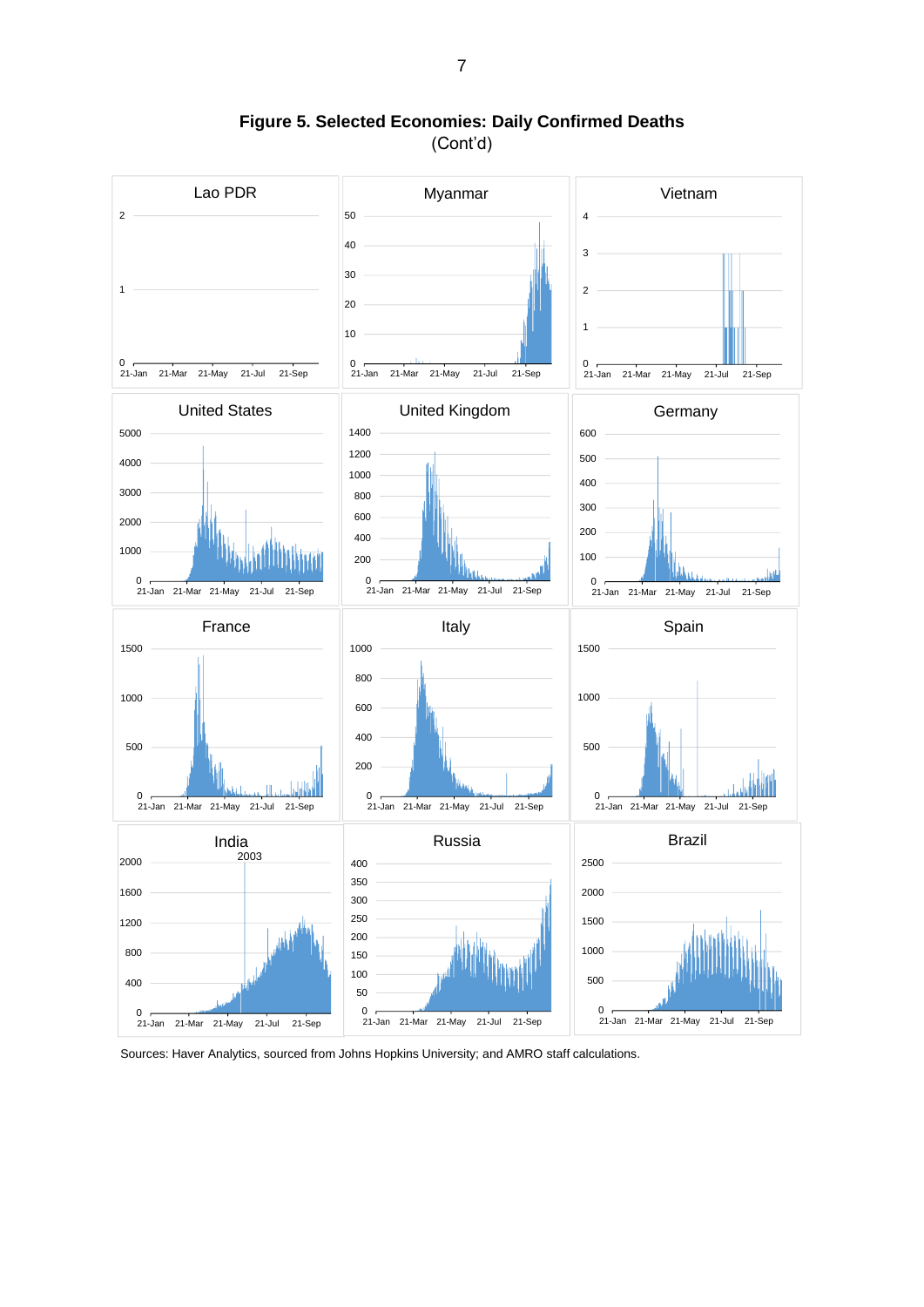

**Figure 6. ASEAN+3: Confirmed Cases** (Number of days after 100<sup>th</sup> confirmed case; cases in log scale)

Sources: Haver Analytics, sourced from Johns Hopkins University; and AMRO staff calculations.



**Figure 7. ASEAN+3: Confirmed Deaths** (Number of days after  $5<sup>th</sup>$  confirmed case; cases in log scale)

Sources: Haver Analytics, sourced from Johns Hopkins University; and AMRO staff calculations.

8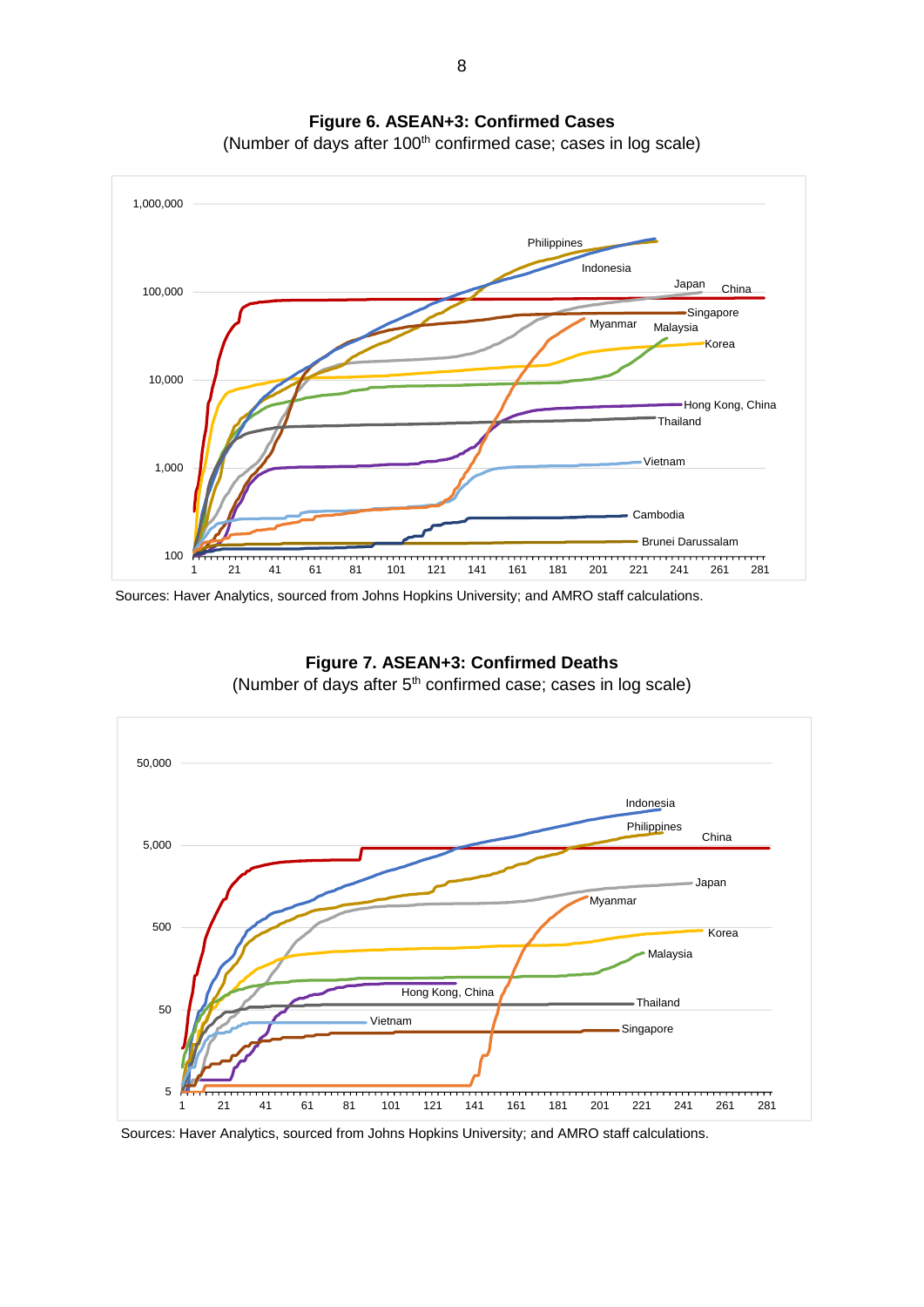

**Figure 8. Selected ASEAN+3 Economies: Confirmed Cases**

Per million population (above 100 cases/million)

Per million population (below 100 cases/million)

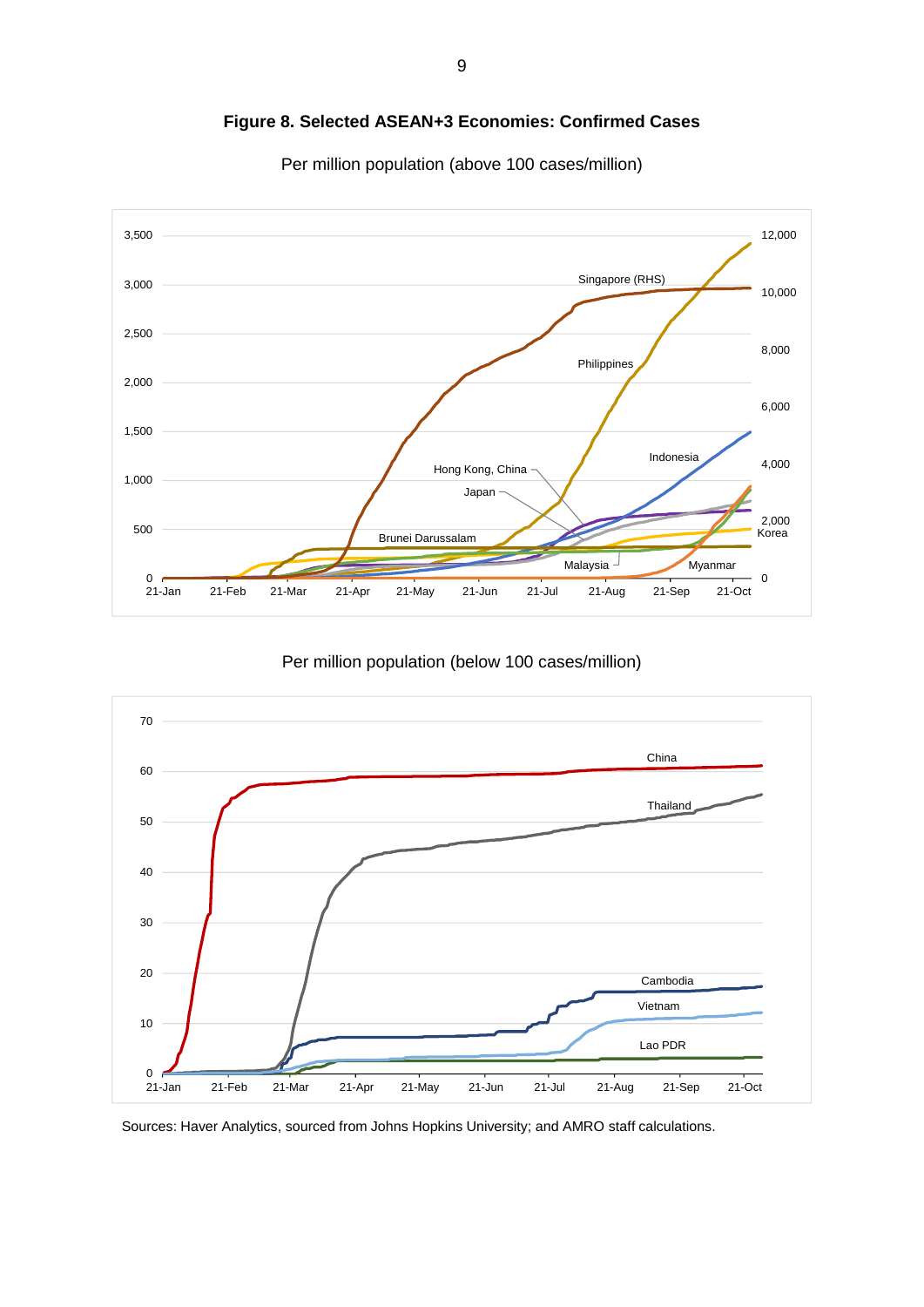

## **Figure 9. World: Daily New Cases by Region**

(Number of cases, 7-day average)

#### (Percentage share of total new cases, 7-day average)